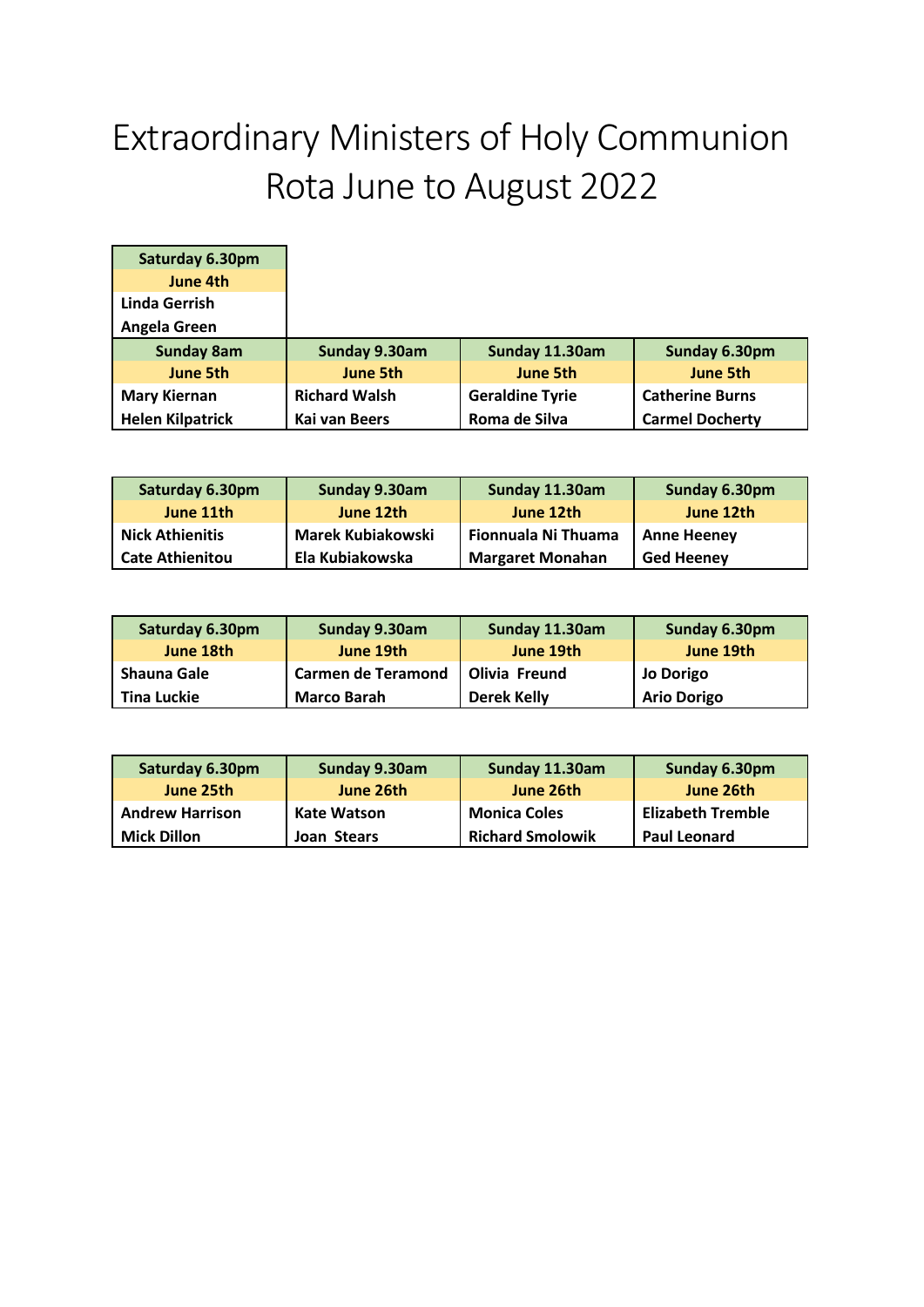## Extraordinary Ministers of Holy Communion Rota June to August 2022

| Saturday 6.30pm         | Sunday 9.30am            | Sunday 11.30am       | Sunday 6.30pm       |
|-------------------------|--------------------------|----------------------|---------------------|
| July 2nd                | <b>July 3rd</b>          | <b>July 3rd</b>      | <b>July 3rd</b>     |
| <b>Gillian Marshall</b> | <b>Marek Kubiakowski</b> | <b>Nick Affleck</b>  | <b>Andrea Terry</b> |
| <b>Mary Reynolds</b>    | Ela Kubiakowska          | <b>Michael Coles</b> | <b>Aine Burke</b>   |

| Saturday 6.30pm      | Sunday 9.30am  | Sunday 11.30am       | Sunday 6.30pm           |
|----------------------|----------------|----------------------|-------------------------|
| July 9th             | July 10th      | July 10th            | July 10th               |
| Shauna Gale          | Joe Monahan    | <b>Derek Kelly</b>   | <b>Michaela Mouquet</b> |
| <b>James Donovan</b> | <b>Bob Fox</b> | <b>Esther Murphy</b> | <b>Gael Hicks</b>       |

| Saturday 6.30pm     | Sunday 9.30am          | Sunday 11.30am            | Sunday 6.30pm          |
|---------------------|------------------------|---------------------------|------------------------|
| July 16th           | July 17th              | July 17th                 | July 17th              |
| Rebecca Adshead     | <b>Elizabeth Toher</b> | <b>Maureen Greensmith</b> | <b>Carmel Docherty</b> |
| <b>Paul Adshead</b> | <b>Deb Selner</b>      | <b>Rose Greensmith</b>    | <b>Jane Herald</b>     |

| Saturday 6.30pm         | Sunday 9.30am         | Sunday 11.30am      | Sunday 6.30pm              |
|-------------------------|-----------------------|---------------------|----------------------------|
| July 23rd               | July 24th             | July 24th           | July 24th                  |
| <b>Margaret Monahan</b> | David Ryan            | <b>Valerie Buck</b> | <b>Clare Losty</b>         |
| <b>Julie Donovan</b>    | <b>Helen Tredgett</b> | <b>Chris Buck</b>   | <b>Sister Veronica Ann</b> |

| Saturday 6.30pm        | Sunday 9.30am        | Sunday 11.30am | Sunday 6.30pm            |
|------------------------|----------------------|----------------|--------------------------|
| July 30th              | July 31st            | July 31st      | July 31st                |
| <b>Andrew Harrison</b> | <b>Maria Gunayon</b> | Olivia Freund  | <b>Elizabeth Tremble</b> |
| <b>Mary Sikking</b>    | <b>Greg King</b>     | Roma de Silva  | Angela Green             |